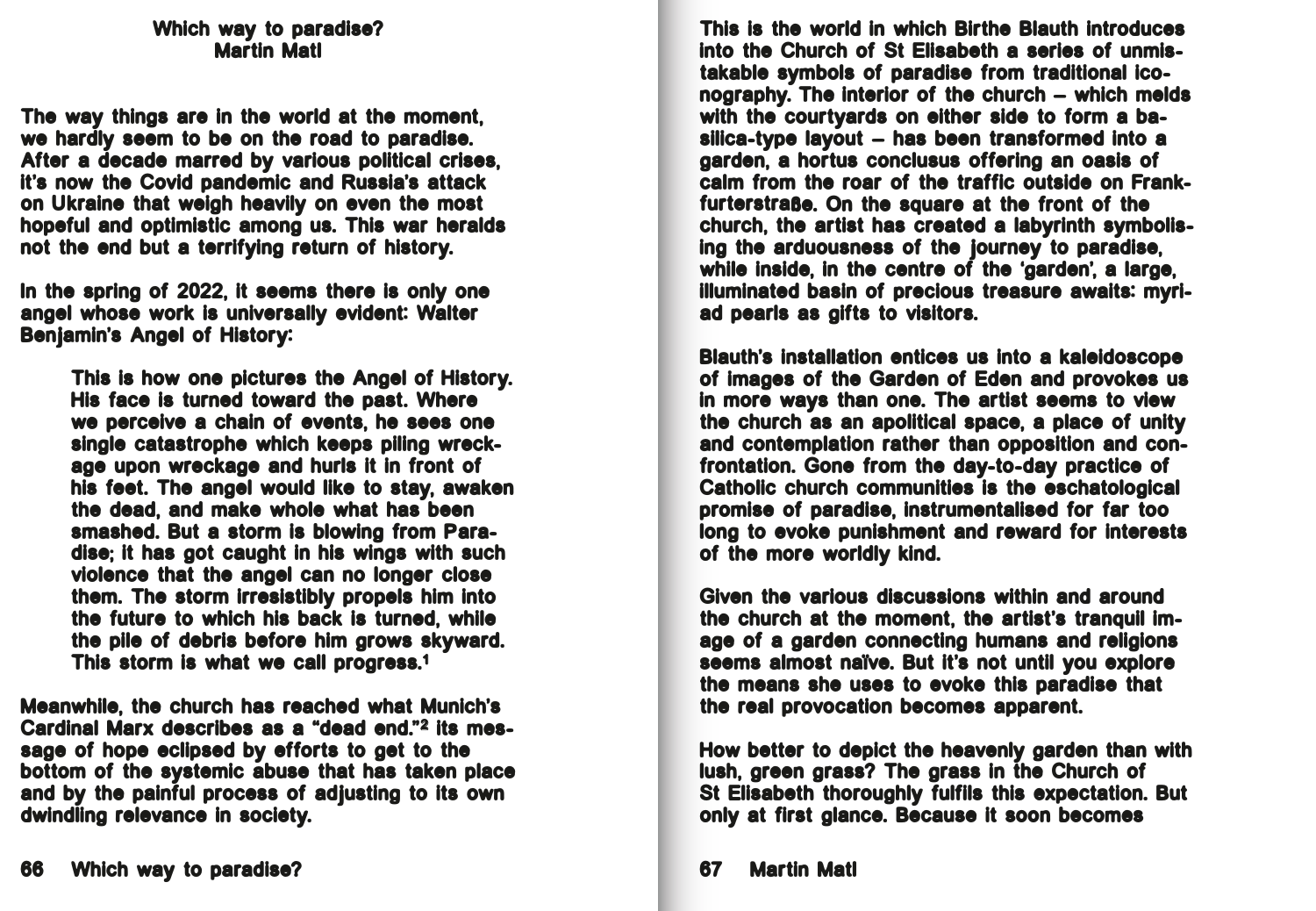nature – and raises another raft of questions: how were the pearls 'produced'? 'Harvested'? Sold and transported? To what degree do exploitation, tolerance or giving characterise our relationship with nature? Or indeed with each other? Every irregularity of every pearl is of such geometric complexity that it is barely reproducible either artistically or technically – so can a pearl be a symbol of every person?

The view across the green expanse, then, generates a tapestry of questions around our uncertain relationship with the world. The artist invites us into paradise. Yet at the same time Blauth obstructs the simple route back to the Garden of Eden. And in doing so she highlights the divergence between the retrospective and creative approaches to her metaphor. Her persistent epistemic interest – a trademark of hers – and her cautious reversal of expectations open up new perspectives on the unsayable and indescribable: rather than romanticising paradise, she rationalises it through her awareness of modern technologies and the limits of feasibility. Moreover, taking as her starting point her extensive expertise around art history, the sociology of religion, and aesthetic practices of bygone eras and other religions, the artist starts to play her very own game with familiar image typologies of paradise.

This quest by a restless consciousness to express perfection was uniquely described over 200 years ago by Heinrich von Kleist in On the Marionette Theatre. Kleist's thought experiment starts with the question of whether and how a marionette, by virtue of the fact that it has no life or consciousness of its own, might be even more graceful than a human when making the perfect movement:

obvious that the idea of cultivating natural grass inside the building would barely have been practicable; even with vast amounts of light and water, the result would have been pitiful. Instead, the grass in the church is more perfect than it could ever be out in nature – because this garden is a product not only of art but also of artificiality. It is made with the most complex manufacturing processes our industrial society has to offer and utilises all the various options for reusing, separating and recycling 'art-ificial' materials so they can be reintroduced into the material cycle. It is with products and cycles of this kind that humans imitate the ingenious ecosystems of creation, albeit as secondary creators. They will never match the intelligence of nature, but imitation has become essential to their survival.

And there's another disconcerting aspect to this installation: all the furniture that is usually found in the church has gone, and instead we find a paradise that consists of an empty space. So what, exactly, is the exhibit here? Within this space, the only thing one can do is find one's place – which the folding chairs invite us to do. Whether that place will be one of silent observation or lively discussion among many other interactions taking place in the room remains to be seen. At the centre of it all is the individual's own decision as to how they will position themselves within the space and relate to others at that particular moment. Visitors are left to their own devices. Or are they? Perhaps a table is already laid and waiting for the guests to arrive?

And last but not least, there's the basin of pearls. This brings to the installation an element of real